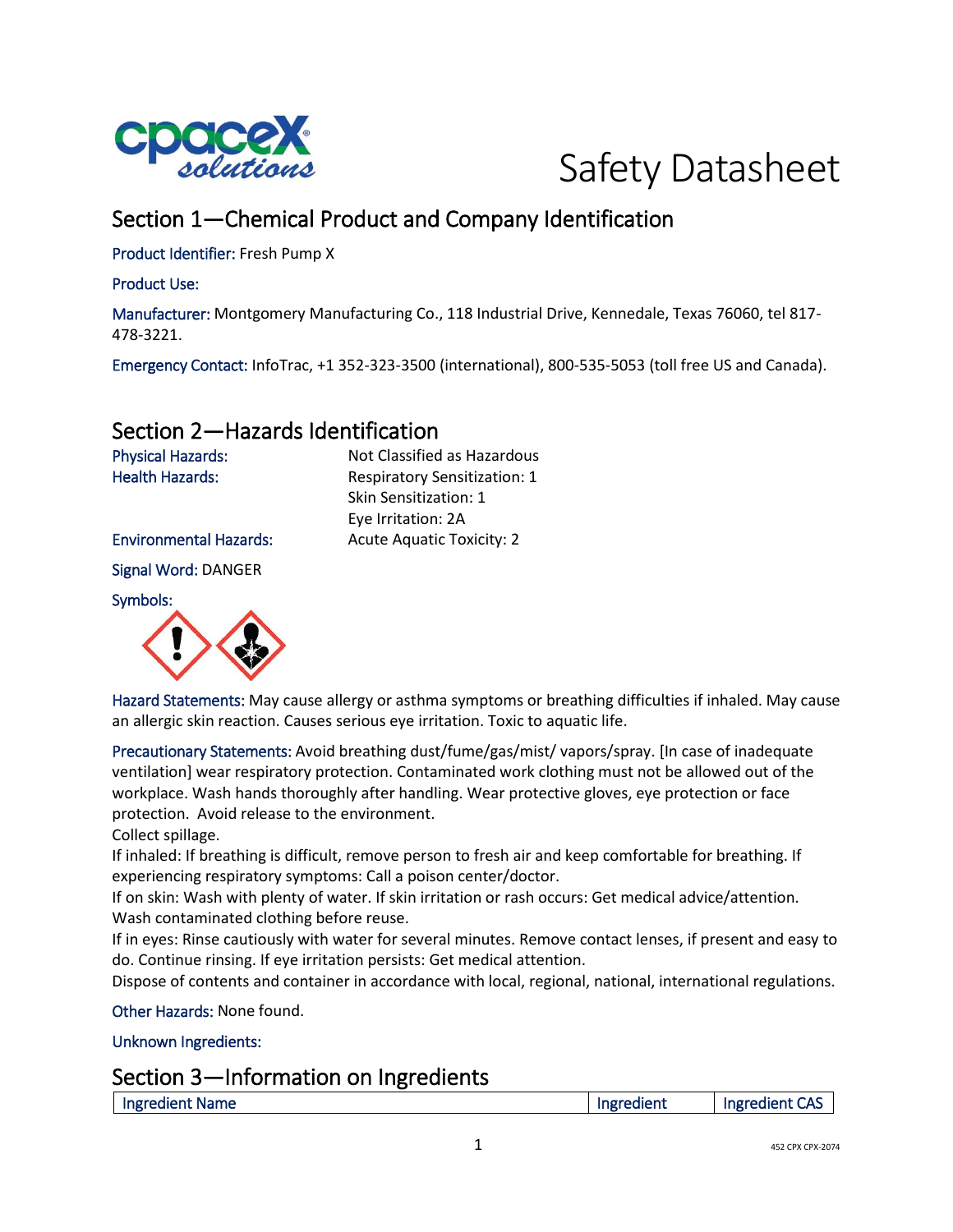|                                                              | Percentage | No |
|--------------------------------------------------------------|------------|----|
| The exact chemical identities and percentages of composition |            |    |
| l have been withheld as a trade secret.                      |            |    |

## Section 4—First Aid Measures

Skin contact: If on skin: Wash with plenty of water. If skin irritation or rash occurs: Get medical advice/attention. Wash contaminated clothing before reuse.

Eye contact: If in eyes: Rinse cautiously with water for several minutes. Remove contact lenses, if present and easy to do. Continue rinsing. If eye irritation persists: Get attention.

Ingestion: If swallowed: No need for first aid is anticipated if material is swallowed. If irritation occurs, seek medical attention.

Inhalation: If inhaled: If breathing is difficult, remove person to fresh air and keep comfortable for breathing. If experiencing respiratory symptoms: Call a poison center/doctor.

Most important symptoms/effects, acute and delayed: N/D

Indication of immediate medical attention/special treatment: N/D

## Section 5—Fire-Fighting Measures

Suitable extinguishing media: Foam, carbon dioxide, dry chemical or water fog.

#### Specific hazard arising from chemicals: N/D

Special equipment and precautions: Self-contained or air supplied breathing apparatus and protective gear. Cool nearby drums with water to prevent pressure build-up.

## Section 6—Accidental Release Measures

Personal precaution, protective equipment, emergency procedures: Avoid contact with eyes. Do not ingest. Wear Personal Protective Equipment (refer to section 8).

Methods and material for containment and clean up: Avoid release to the environment. Stop discharge and contain material. Substantial quantities may be recovered with a vacuum pump. Use explosion proof equipment if flammable or combustible. Otherwise, use appropriate absorbent. Place contaminated material in container suitable for disposal. Use appropriate protective equipment. Be sure there is adequate ventilation. Do not flush to streams or other bodies of water. Contact appropriate environmental agencies if further guidance is required.

# Section 7—Handling and Storage

Precautions for safe handling: Wash thoroughly after handling, especially before eating, drinking, smoking or using restroom facilities. Wash goggles and gloves. Launder contaminated clothing. Do not swallow. Do not get in eyes.

Cautions for safe storage: Keep out of reach of children. Keep container closed when not in use.

Incompatibilities: N/D

# Section 8—Exposure controls/personal protection

Exposure Limits: N/D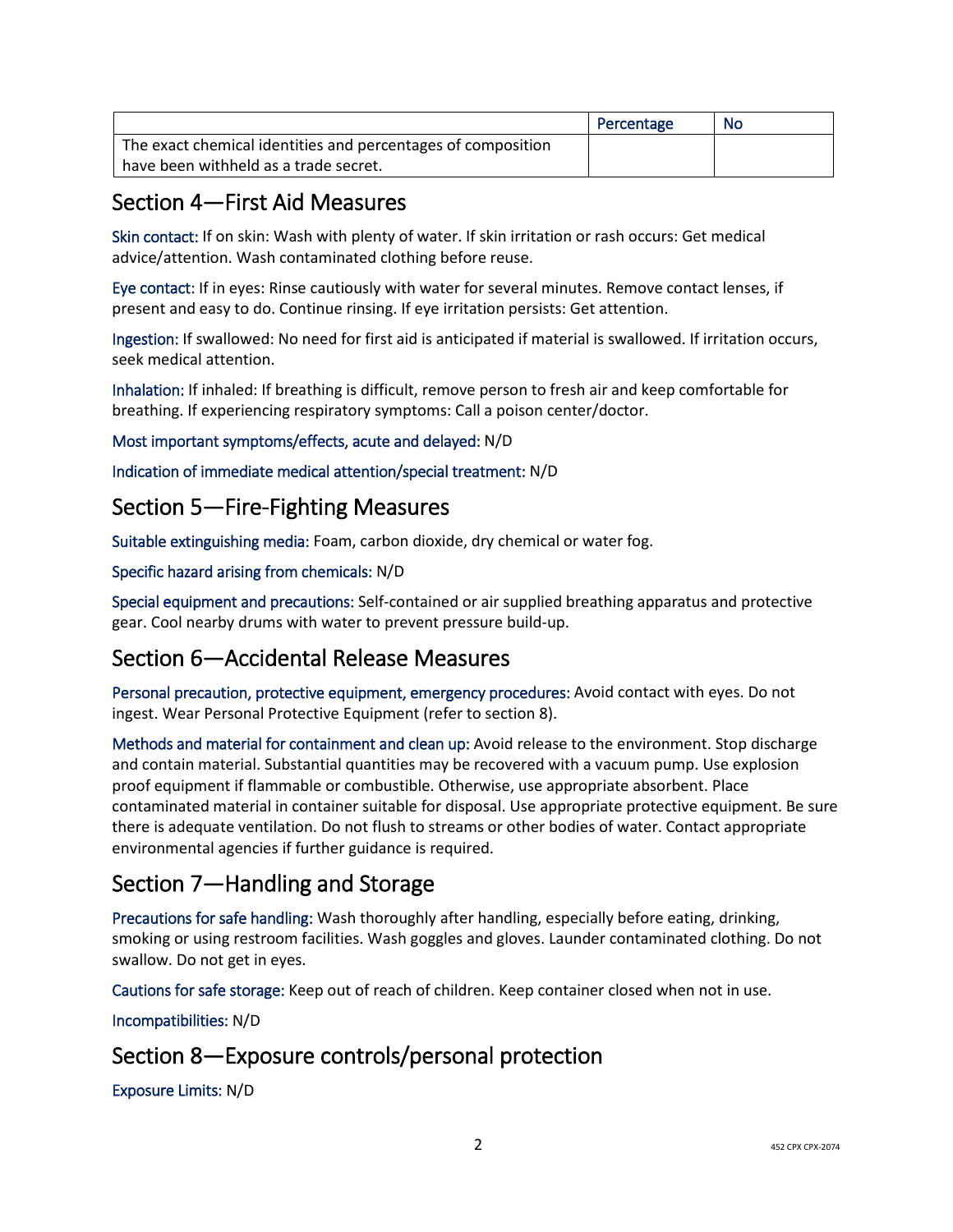#### Specific Engineering: N/D

Individual protective equipment and measures: Eye Protection: Safety goggles recommended. Skin Protection: Wear waterproof and chemical resistant gloves. Respiratory Protection: Use in well ventilated area or utilize a respiratory program that meets OSHA's CFR 1910.134 or ANSI Z88.2 requirements whenever workplace conditions warrant respirator use.

### Section 9—Physical and Chemical Properties

| Physical State: N/D                               | Flammability (solid, gas): N/D |
|---------------------------------------------------|--------------------------------|
| Color: N/D                                        | Vapor Pressure (mmHg): N/D     |
| Odor: N/D                                         | Vapor Density (air= 1): N/D    |
| Odor Threshold: N/D                               | <b>Relative Density: N/D</b>   |
| pH: N/D                                           | Solubilities: In water: N/D    |
| Melting point/freezing Point: N/D                 | Partition Coefficient: N/D     |
| Initial Boiling Point and Boiling Range: N/D      | Auto-Ignition Temperature: N/D |
| Flash Point: N/D                                  | Decomposition Temperature: N/D |
| <b>Evaporation Rate: N/D</b>                      | Viscosity: N/D                 |
| Upper/Lower Flammability or Explosive limits: N/D |                                |

### Section 10—Stability and Reactivity:

| <b>Chemical Stability: Stable</b>               | Condition to Avoid: Heat, flames and sparks. |
|-------------------------------------------------|----------------------------------------------|
| Reactivity: No specific reactivity test data    | Possibility of Hazardous Reaction: Hazardous |
| available for this mixture.                     | Polymerization: Not expected to occur        |
| Incompatible Materials: Strong oxidizing agents | <b>Hazardous Decomposition Products:</b>     |
|                                                 | N/D                                          |

## Section 11—Toxicological information:

Information on the likely routes of exposure: Skin contact, eye contact, inhalation, ingestion.

| <b>Chemical Name</b>                          | Oral LD50     | Dermal LD50 | <b>Inhalation LD50</b> |
|-----------------------------------------------|---------------|-------------|------------------------|
| Ingredient 1                                  | $3,300$ mg/kg | N/D         | N/D                    |
| Ingredient 2                                  | >7,000 mg/kg  | N/D         | N/D                    |
| Product as a Whole                            | 4,068 mg/kg   | N/D         | N/D                    |
| The exact chemical identities and percentages |               |             |                        |
| of composition have been withheld as a trade  |               |             |                        |
| secret.                                       |               |             |                        |

Important symptoms: Refer to Section 4—First Aid Measures.

Effects of Acute Exposure: N/D

#### Effects of Chronic Exposure: N/D

Carcinogenicity: Ingredient 3: IARC: 2B - Group 2B: Possibly carcinogenic to humans

NTP, OSHA: No component of this product present at levels greater than or equal to 0.1% is identified as a known or anticipated carcinogen by NTP, OSHA respectively.

#### Other Data: N/D

### Section 12—Ecological Information:

Ecotoxicity: Toxic to aquatic life